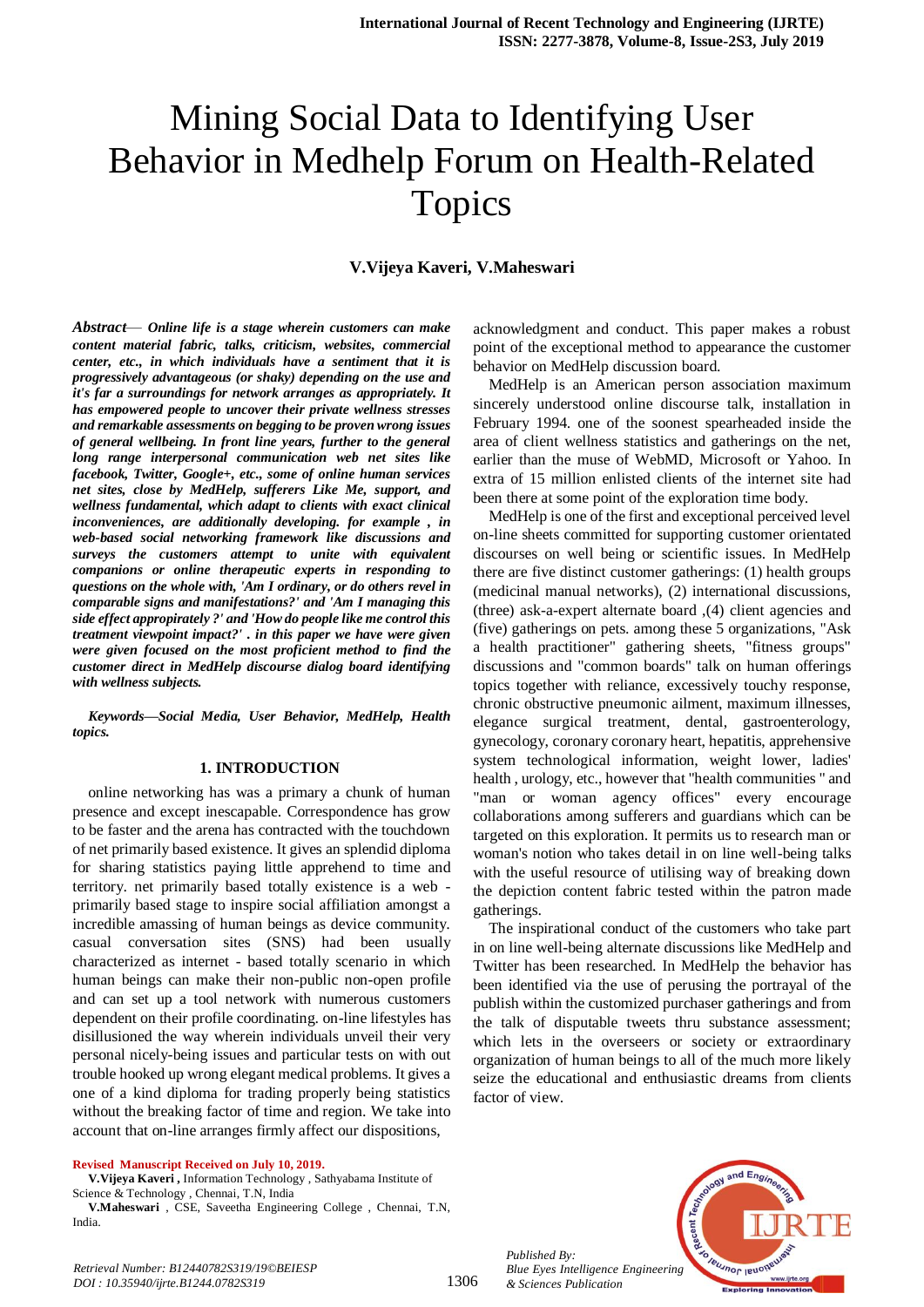#### *II.Associated Works*

Regardless of the truth that net based completely existence has been broadly pursued by anybody regardless of sexual orientation, getting ready, race, nicely being notoriety, well-being care, Chous et al. (2009b); Fisher and Clayton (2012); Shaw and Johnson (2011) has stated that it's far exceedingly difficult to see clients' proposal and concept of sharing their person nicely-being information is positioned to be extreme .

Newman et al. (2011b) ; van der Velden and El Emam, (2013) ; Divecha et al. (2012) has expressed that human beings might pick out now not to find their nicely being statistics to one/three people apart from their circle of relatives and well-wishers . multiple sufferers like to speak about their restorative troubles up close to and personal or over phone. At lengthy final, they reasoned that a method named effect the executives endeavor to impact the recognitions people have approximately a few issue, an man or woman, or an event this is appeared as an critical problem on the equal time as sharing nicely being realities via web-based networking media locales.

Santosh Kumar et al. (2016) has communicated that distinguishing the behavior of the clients thru on-line structures administration net primarily based lifestyles is a tough errand. they have got exhibited the empherical spoil down of some of the principle sides of clients behavior on lengthy range informal communication providing many thrilling elements of this fashion of customers conduct. in their exam paintings they have got completed an examination on the maximum talented method to execute teaching and studying method in flexible via the use of the internet based totally life advancements. George W. Kibirige (2016) has George W. Kibirige (2016) has diagnosed great human modern-day of behavior and as belief approximately them basically depending on their sex and age.

Hajra Waheed et al. (2016) have set their aim to supply studies inquiries to distinguish, have a take a look at and institution the traits associated with the client conduct. Tingan Tang et al. (2011) has referenced that describing purchaser conduct by means of the usage of using the usage of interpersonal employer life has been an keen checks locale for an extensive stretch. Liliana Laranjo et al. (2014) have surveyed the use and sufficiency of interventions the use of individual to person communique web web sites (SNSs) to exchange fitness practices.

Attard, An et al. (2012) has stated that humans who have been having inconveniences in their well-being situations had been bolstered by way of the usage of on line gatherings with the manual of offering well being proposals. Lu Yingjie et al. (2017) has expressed that medicinal offerings advantages in internet based existence has been used for giving well being statistics and passionate verbal exchange amongst precise types of customers, nearby patients, parental figures, and well being specialists.

## *III. Building Personalised Consumer Organizations On Medhelp*

by and massive, well-being sheets are useful for converting wellness facts and rendering passionate course to part of the sufferers however overseers. MedHelp as of now offers lots of predefined rundown of gatherings, frequently prepared essentially depending on positive afflictions, clinical conditions, or remedy techniques for the increase of the clients.

what's greater, it lets in the customers to collect their customized customer bunches internal which humans may be a piece of and talk amongst themselves; installation the inquiry and collect response for them which help to understand their instructive and enthusiastic wishes from clients' component of view.

utilizing the precise dataset collected from MedHelp.org the social inclinations of customized clients has been diagnosed which determines the belief process in the back of structure altered custom designed consumer bunches in MedHelp in MedHelp via substance examination and as a result the very last outcomes with ordering the customized purchaser accumulating depending at the reason or use

## *A.Information Description*

From MedHelp an informational index has been produced for a time of a twelve months through gathering all communicate load up posts and client profiles, which joins of in extra of 7,000,000 messages whole of each query and solutions posted with the asset of over one million actual customers in approximately 1.7 million strings. It consists of all posts in a from 320 pre-characterised gatherings and 857 consumer made customized gatherings, included at the characteristic of the profiles of 15, 07,357 clients who had allotted at any rate one message in the ones gatherings. From the above customers 7, 05,329 have been people of internet net website online on-line-characterized association and 11, 434 had been benefactors of as a base one placed up in the collecting. most of the customers an entirety of one hundred and seventy,506 kinship connections existed among all clients, out of which 89.7% (131, 753) have been used inside the dataset.



**Figure 1. Sample Comments from MedHelp Forum**



*Published By:*

*& Sciences Publication*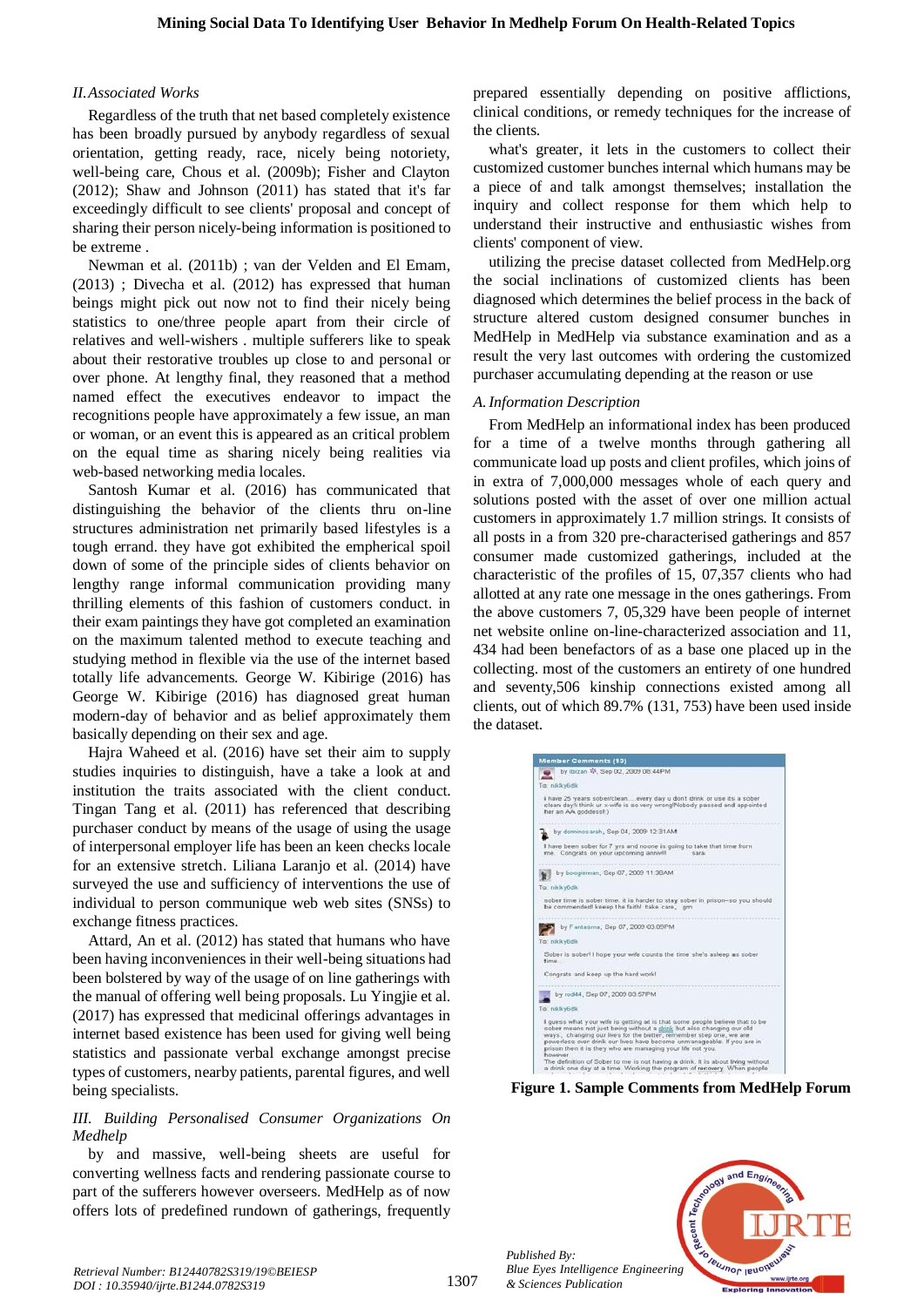#### **2. GROUPING PERSONALIZED USER GROUPS BY INTENTION**

Subjective substance examination has been practiced on arbitrarily picked tests of hundred customized client bunch with as far as possible now very little not exactly a hundred out of a gathering ; to infer a crude rundown of classifications as indicated by the depictions of the gatherings. The preparation has been finished with the assistance of 'R' programming.

The informational collection contains literary substance that conveys the remarks of the whole posts arbitrarily picked example obtained from MedHelp. The content record incorporates parameters like essayist who distributed the message or remarked, time stamp and portrayal of the remark; that is alluded as content 'corpora' is stacked for further content mining process. Subsequent to stacking the content, information preprocessing has been done, this at last gave a clean prepared content after evacuation of stop words, void areas and relational words.

Once, change and purging activities are done, the recurrence conveyances of the expressions are created as a grid group. At last the appraisal achieved top ten classes(user gatherings) in view of on their expression recurrence dissemination which may be graphically spoken to in figure  $\mathcal{L}$ 



## **3. REASONS FOR CREATING PERSONALIZED GROUPS**

figure 2 demonstrates that the classifications are not definitely unrelated and in this manner a community may be arranged underneath more than one category. On the overall, in multiple magnificence 89 (eleven.7%) of character made gatherings and 25 (8.6%) web page-characterised organizations have been ordered.

For a version at the same time as brooding about being pregnant-associated networks they have been notably more likely sexual orientation great by means of nature, which is excluded inside the specific socioeconomics/intercourse superbness. Non-English titles and depictions have been additionally looked after as random networks

The circulations of the ten site characterised gatherings and customized purchaser gatherings made had been condensed in table 1. among the web page-depicted gatherings, the two maximum not bizarre classes are those related with "exquisite situations" (class  $2, \sim 61$ .eight%) and "being pregnant" (class five,  $\sim 15\%$ ).

table 1 seems about the magnificence conveyance of customized customer made gatherings from the default website-characterised gatherings. among the site-characterised accumulating and purchaser made custom designed bunch the fine elegance is "express situations", besides the rate stays drops to roughly 19%.

*Table 1. Category Distributions of site-defined and personalized user groups*

|                       | Site-defined | Personalized |
|-----------------------|--------------|--------------|
| Category              | groups       | groups       |
|                       | $(n=320)$    | $(n=857)$    |
| 1. Specific treatment | $22(6.9\%)$  | 57 (6.6%)    |
| 2. Specific condition | 198 (61.8%)  | 365 (42.5%)  |
| 5. Pregnancy          | 18 (5.6%)    | 172 (20%)    |
| 6.Socializing         | 40 (12.5%)   | 175 (20.4 %) |
| 9. Demographics       | 27 (8.4%)    | 88 (10.2%)   |
| 10. Miscellaneous     | 5(1.5%)      | 85 (9.9%)    |
| Others (3,4,7,8)      | 27 (8.4%)    | 98 (11.4%)   |

desk 1 demonstrates that the second top magnificence of patron made collecting has been associated with "mingling " (magnificence 6). This collecting demonstrates that it's far labored to find out partners and to have connection in casual discussions spherical things that could or won't be diagnosed with well-being, as opposed to searching out information sort of their ailments and therapies.

some of the purchaser made gatherings, pregnancy-related amassing have an area with third pinnacle beauty which makes 20% among the consumer made amassing. Our examination exhibits that this amassing predominantly centers round tendencies, for example, age, pregnancy-associated complexities, or request on tyke elevating and childcare.

additionally, in our informational index about eleven% of the customer made gatherings have an area with statistic training. A large range of these get-togethers (~ sixty nine%) are related to a specific circumstance, pregnancy, or for mingling. as an instance, there are a few gatherings for sufferers who've an area with indistinguishable age – amassing and district, or for young adults who face the unwell consequences of concoction awkwardness (mental imbalance) but they want to mingle and extent their contribution with each other. these bits of information spurred us to discover the reason inside the back of why the customers make customized gatherings notwithstanding the reality that they have got website online-characterised bunches .

*Published By: Blue Eyes Intelligence Engineering & Sciences Publication* 

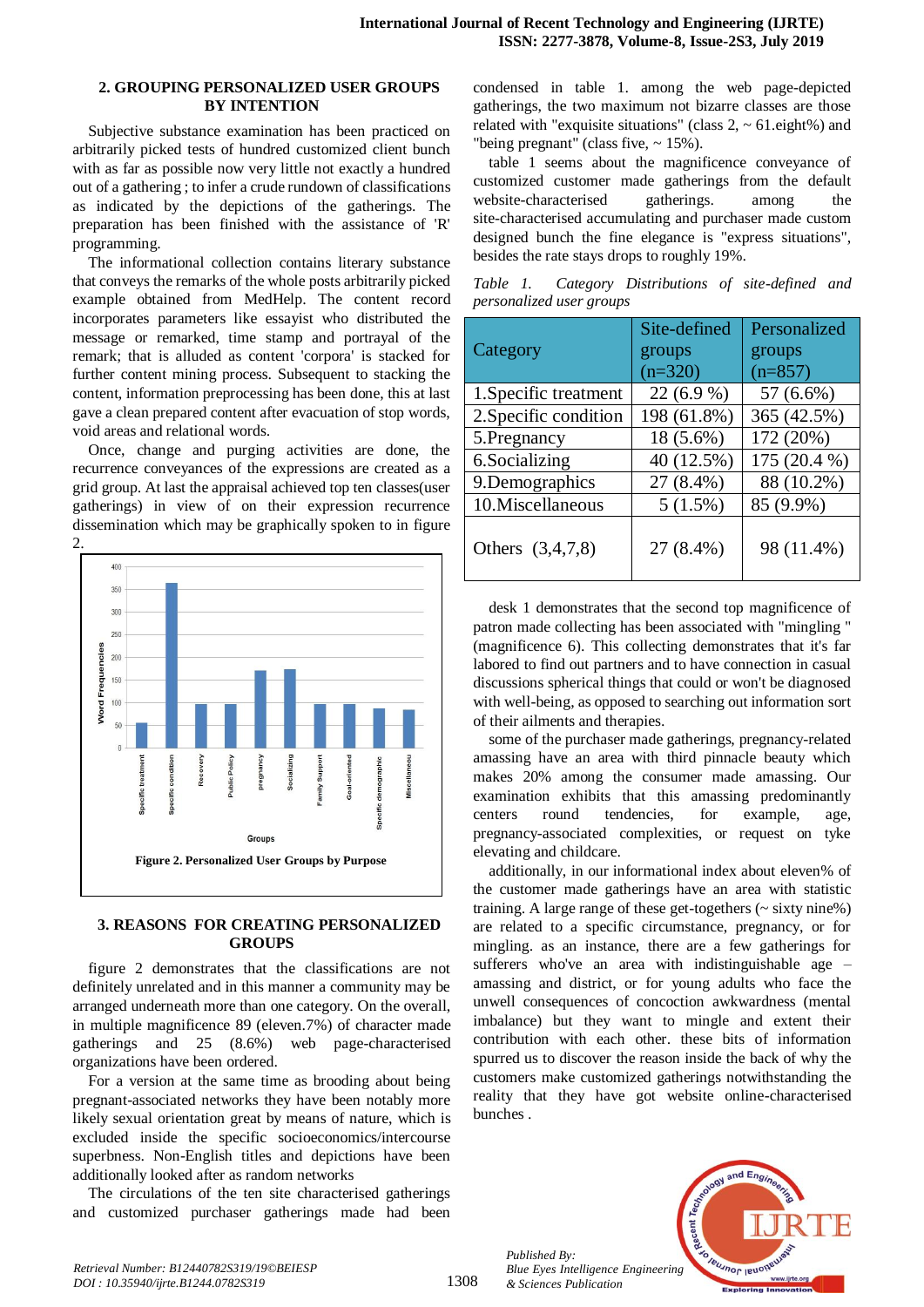coming up subsequent are the motives

1. To shape customized consumer – bunches relying on complex manifestations, unusual and faster treatments.

2. To accomplice with equivalent socioeconomics peer members.

three. To hold up social connections.

four.To make copied bunches without distinguishing bunch presence.

## **4. READING DIABETES CONVERSATIONS ON TWITTER & RESULTS DISCUSSION**

A growing community of diabetic patients, human offerings organizations, specialists and associations proportion their perspectives in on line internet primarily based existence tiers recognized with diabetes. Twitter is one of the internet based totally totally lifestyles levels wherein humans percentage and unequivocal their emotions. for instance, there are real hashtags on Twitter, for instance, #dsma, which speaks to "Diabetes Social Media Advocacy", it's far community where people find comparative patients, additionally they take part in viral correspondence and records sharing, and discover pal assist on-line.

Based on seek terms and hashtags relevant to diabetes tweets are recognized in the diabetes community. We have used the following query phrases and hashtags for retrieving , for e.g, "#glucose", "#blood glucose", "#diabetes", "#insulin pump","#insulin","#t1d","#type1diabetes","#type1", "#t2d", "#type2diabetes", "#type2", "#bloodsugar","#dsma" . We have separated the tweet contents, username, timestamp, geo-region from the retrieved tweets. Table 2 shows the frequency of tweets and tweeting frequency of the user.

## **Table 2. Frequency of tweets and users**

| Terms/hashtags | Number    | Number   |
|----------------|-----------|----------|
|                | of tweets | of users |
|                | (%)       | (% )     |

| Diabetes      | 1,700,268<br>(90.99%) | 748,001<br>(89.6%)  |
|---------------|-----------------------|---------------------|
| #diabetes     | 155,868<br>$(8.34\%)$ | 67,229<br>$(8.1\%)$ |
| Insulin       | 93,820<br>$(5.0\%)$   | 59,728<br>$(7.2\%)$ |
| glucose       | 65,033<br>$(3.4\%)$   | 46,357<br>$(5.6\%)$ |
| #doc          | 28,616<br>$(1.5\%)$   | 16,457<br>$(2.0\%)$ |
| #dsma         | 11,957<br>$(0.6\%)$   | 1,424<br>$(0.2\%)$  |
| blood glucose | 12,212<br>$(0.7\%)$   | 6,904<br>$(0.8\%)$  |
| #t1d          | 7.040<br>$(0.3\%)$    | 3,835<br>$(0.5\%)$  |
| #dblog        | 5,411<br>$(0.2\%)$    | 1,132<br>$(0.1\%)$  |
| insulin pump  | 5,159<br>$(0.4\%)$    | 4,061<br>$(0.5\%)$  |

| #type1         | 4,211<br>$(0.2\%)$ | 1,800<br>$(0.2\%)$ |
|----------------|--------------------|--------------------|
| #type $2$      | 2,905<br>$(0.1\%)$ | 1,468<br>$(0.2\%)$ |
| #bgnow         | 2,470<br>$(0.2\%)$ | 753<br>$(0.1\%)$   |
| #type1diabetes | 1,812<br>$(0.1\%)$ | 1,248<br>$(0.1\%)$ |
| #bloodsugar    | 1,718<br>$(0.1\%)$ | 1,213<br>$(0.1\%)$ |
| #type2diabetes | 1,388<br>$(0.1\%)$ | 1,035<br>$(0.1\%)$ |
| # $t2d$        | 935<br>$(0.1\%)$   | 452<br>$(0.1\%)$   |

## **5. CONCLUSION**

we have researched supporter's inspiration in taking part in online wellbeing related talks and portrayed their material occasions and arranged their characters in web based life stage. Our result shows that wellbeing related data infests internet based life. besides to inquiries concerning specific events and cure, clients inclination to associate with specific patients and parental figures in the indistinguishable statistic gathering or extent same interest or wellbeing wants.

## **6. ACKNOWLEDGMENT**

This work has been carried out at DST-FIST sponsored Wireless Sensor Network and IOT Lab (order Sanction No.: SR/FST/ETI-413/2018Dated: 08th February, 2018), Department of Computer Science and Engineering, Sathyabama Institute of Science and Technology.

## **REFERENCES**

- 1. Attard, An., and N.S. Coulson (2012),. "A Thematic assessment of affected person conversation in Parkinson's ailment on-line help enterprise dialogue forums." computers in Human behavior 28 (2): 500–506.
- 2. Chou, W. Y. S., Y. M. Chase, E. B. Beckjord, R. P. Moser, and B. W. Hesse (2009b), Social media use within the US: Implications for well-being correspondence, Jour-nal of scientific internet studies, 11 (four).
- 3. Divecha, Z., A. Divney, J. Ickovics, and T. Kershaw (2012), Tweeting approximately attempting out: do low-pay, little one rearing youths and younger grown-usautilize new media upgrades to impart about sexual well-being?, Perspect intercourse Reprod fitness, 44 (three), 176-eighty three.
- 4. Fisher, J., and M. Clayton (2012), Who gives a tweet: surveying patients' enthusiasm for the usage of net based lifestyles for social insurance, Worldviews Evid based totally completely Nurs, 9 (2), 100-108.
- 5. Hajra Waheed, Maria Anjum (2012), "examination of customer conduct on casual communique locales", PLoS ONE 12(2).



*Published By:*

*& Sciences Publication*